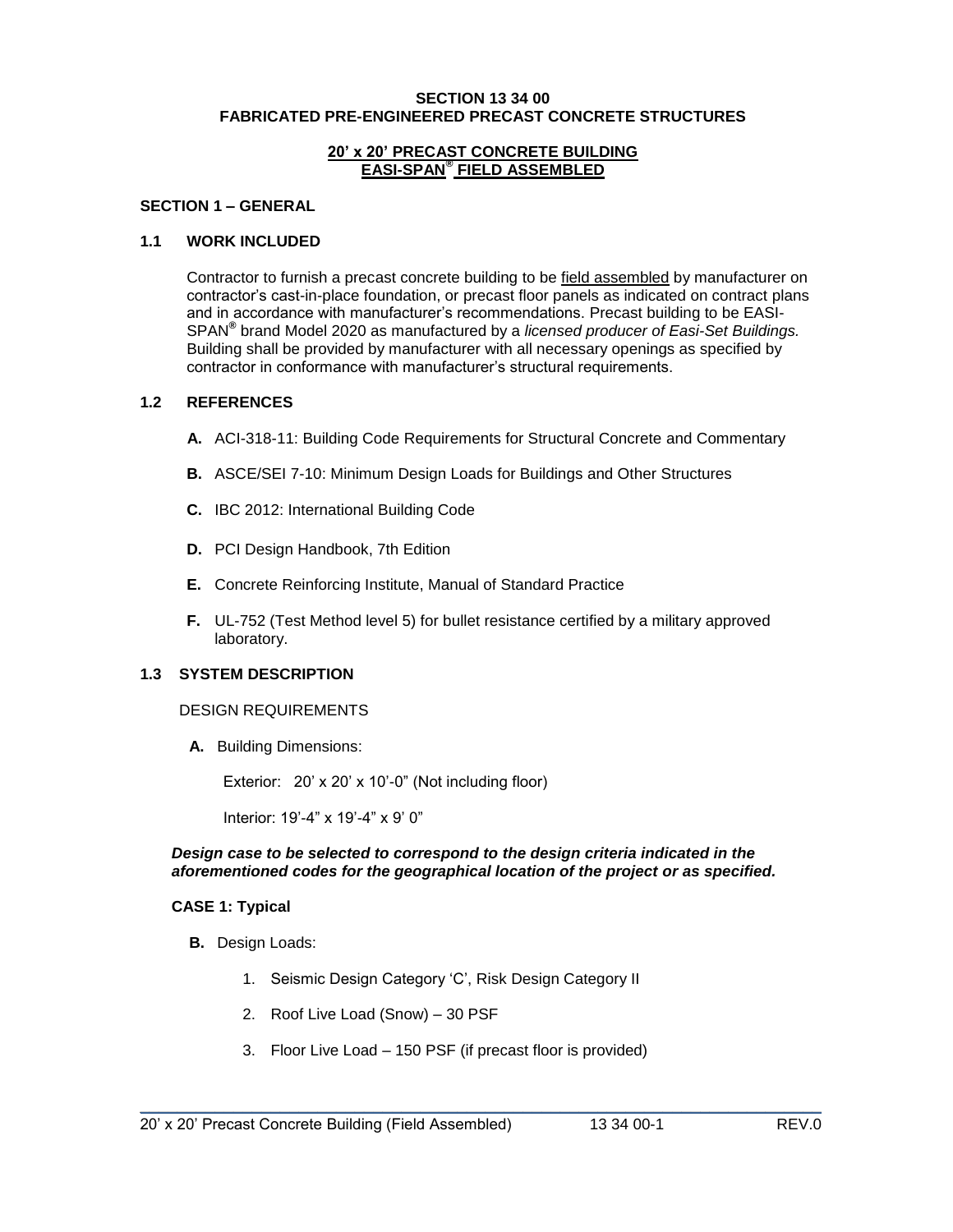#### 4. Wind Loading\* – 115 MPH

\*Design loads relate to precast components only, not accessories (i.e. doors, windows, vents, etc.)

### **CASE 2: Heavy**

- **C.** Design Loads:
	- 1. Seismic Design Category 'D', Risk Design Category III
	- 2. Roof Live Load (Snow) 60 PSF
	- 3. Floor Live Load 250 PSF (if precast floor is provided)

4. Wind Loading\* – 165 MPH

\*Design loads relate to precast components only, not accessories (i.e. doors, windows, vents, etc.)

- **D.** Roof: Roof panel shall have a minimum of 6" slope from peak to edge. The roof shall extend 4" beyond the wall panel and have a turndown design which extends ½" minimum below the top edge of the wall panels to prevent water migration into the building along top of wall panels. Roof shall also have an integral architectural ribbed edge.
	- 1. Option: If indicated on contract drawings, building can be made expandable with a removable ribbed fascia panel. 20'-0" wall and roof must have lugs to allow post-tensioning of additional modules onto existing structure without removing roof. Roof slabs must be designed to span 20'-0" of free area without internal support for intermediate modules without end walls.
- **E.** Roof Joint Keyway: Grout in keyways shall be a magnesium phosphate material or equal, prepared and placed per the manufacturer's recommendations. Apply a polysulfide, elastomeric joint sealant to the top of the grouted keyway, installed per manufacture's recommendations.
- **F.** Floor panel or contractor supplied cast-in-place slab must have a  $\frac{1}{2}$ " step-down around the entire perimeter to prevent water migration into the building along the bottom of wall panels.

### **1.4 SUBMITTALS**

- **A.** Engineering calculations that are designed and sealed by a professional engineer, licensed to practice in the state where the project is located, shall be submitted for approval.
- **B.** Manufacturers' product literature shall be provided for any plumbing, electrical, and miscellaneous installed fixtures demonstrating compliance with these specifications.

### **1.5 QUALITY ASSURANCE**

- **A.** The precast concrete building producer shall be a plant-certified member of either the National Precast Concrete Association (NPCA), The Precast/Prestressed Concrete Institute (PCI), or equal.
- **B.** The precast concrete building producer shall demonstrate product knowledge and must have a minimum of 5 years experience manufacturing and setting precast concrete.

\_\_\_\_\_\_\_\_\_\_\_\_\_\_\_\_\_\_\_\_\_\_\_\_\_\_\_\_\_\_\_\_\_\_\_\_\_\_\_\_\_\_\_\_\_\_\_\_\_\_\_\_\_\_\_\_\_\_\_\_\_\_\_\_\_\_\_\_\_\_\_\_\_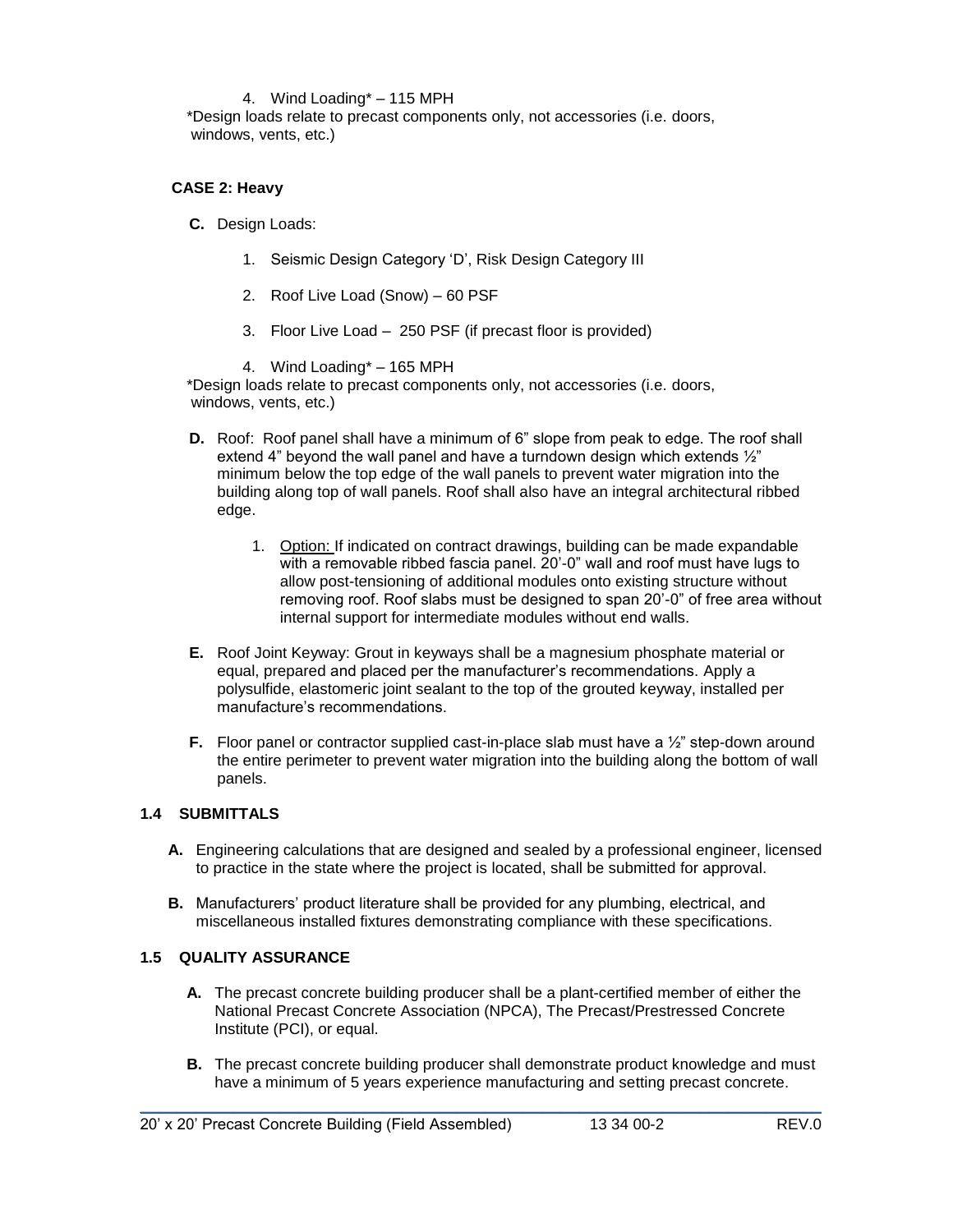- **C.** The manufacturer must be a licensed producer of Easi-Set Buildings
- **D.** No alternate building designs to the pre-engineered EASI-SPAN**®** building will be allowed unless pre-approved by the owner 10 days prior to the bid date.

## **SECTION 2 – PRODUCTS**

## **2.1 MATERIALS**

- **A.** Concrete: Steel-reinforced, 5000 PSI minimum 28-day compressive strength, airentrained (ASTM C260).
- **B.** Reinforcing Steel: ASTM A615, grade 60 unless otherwise specified. Welded Wire Fabric: ASTM 185, Grade 65
- **C.** Post-tensioning Strand: Roof and floor (if required) sections shall be post-tensioned in the field after grout keyway is filled and has cured to the required PSI strength. Posttensioning strand shall be 41K Polystrand CP50, ½" 270 KSI Seven-Wire strand, enclosed within a greased plastic sheath (ASTM A416). There will be a minimum of three transverse post-tensioning cables connecting roof and floor (if provided) sections together to provide a watertight joint. To ensure a watertight design, no alternate methods shall be substituted for the post-tensioning.

If Precast floors are provided, each shall be post-tensioned by a proprietary, second generation design using a single, continuous tendon. Said tendon is placed in the concrete slab to form a perimeter loop starting from one corner of the slab to a point where the cable entered the slab. The tendon then turns 90 degrees and follows the cable member(s) in the periphery to a point midway along the "X" axis of the concrete building panel and then turns 90 degrees along the "Y" axis of the concrete building panel. This bisects the concrete building panel and crosses the opposite parallel portion of the cable member and exits from an adjacent side of the concrete building panel. This creates a cable pattern with no less than 2.5 parallel cables in any direction. To ensure a watertight design, no alternate methods shall be substituted for the post-tensioning.

- **D.** Caulking: All joints between panels shall be caulked on the exterior and interior surface of the joints. Caulking shall be DOW CORNING 790 silicone sealant or equal. Exterior caulk reveal to be 3/8" x 3/4" deep so that sides of joint are parallel for proper caulk adhesion. Back of the joint to be taped with bond breaking tape to ensure adhesion of caulk to parallel sides of joint and not the back.
- **E.** Panel Connections: All panels shall be securely fastened together with 3/8" thick steel brackets. Steel is to be of structural quality, hot-rolled carbon complying with ASTM A36 and hot dipped galvanized after fabrication. All fasteners to be ½" diameter bolts complying with ASTM A325 for carbon steel bolts. Cast-in anchors used for panel connections to be Dayton-Superior F-63 coil inserts, or equal. All inserts for corner connections must be secured directly to form before casting panels. No floating-in of connection inserts shall be allowed. Wall panels shall be connected to cast-in-place floor slab using expansion anchors providing adequate embedment by manufacturer.

# **2.2 ACCESSORIES**

**A. Doors and Frames**: Shall comply with Steel Door Institute "Recommended Specifications for Standard Steel Doors and Frames" (SDI-100) and as herein specified. All door and frame galvanizing shall be in accordance with ASTM A924 and A653, A60 minimum coating thickness.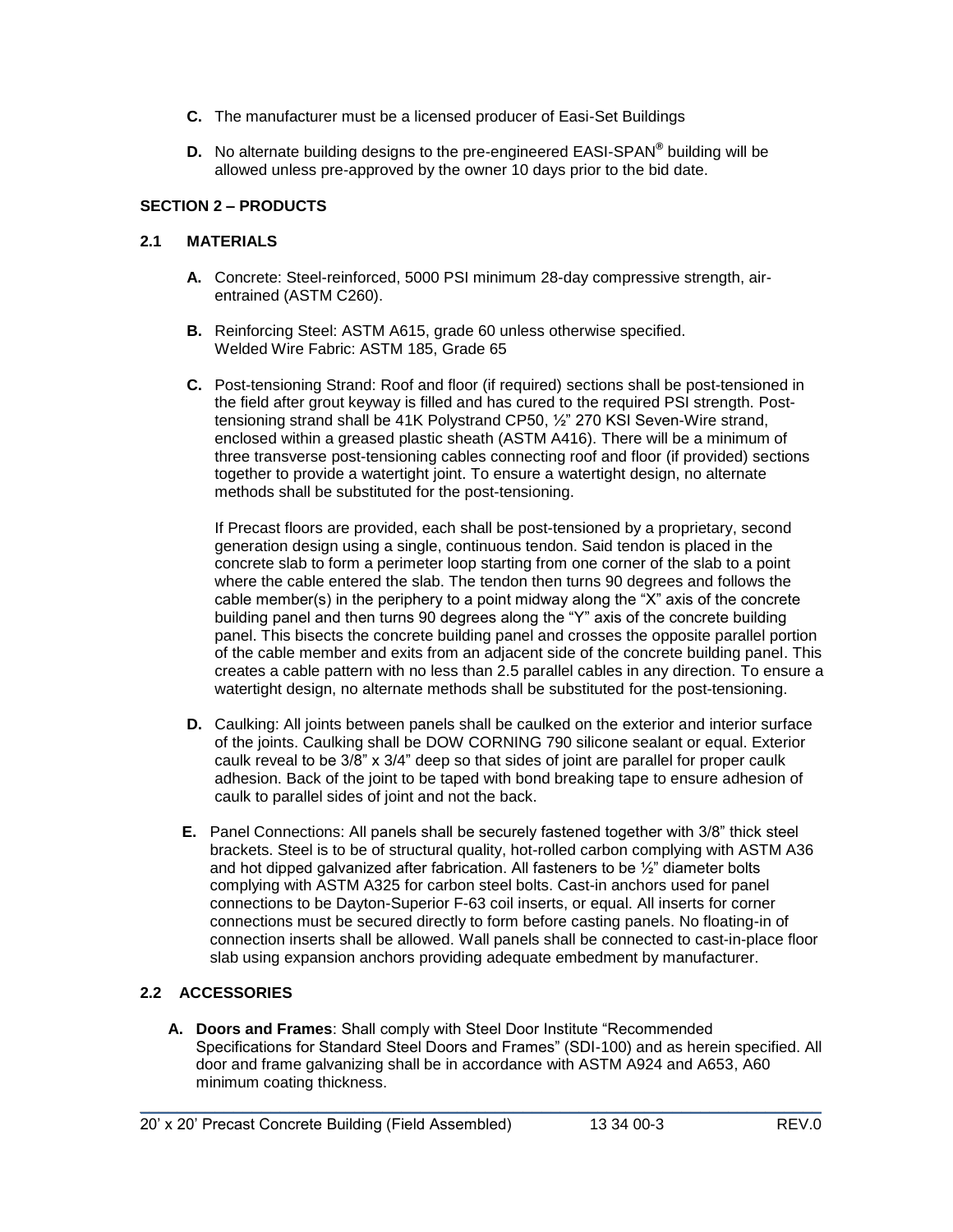- a. The buildings shall be equipped with double  $3'$ -0" x  $6'$ -8" x  $1-3/4$ " thick insulated, 18 gauge, metal doors with 16-gauge frames (to meet wall thickness). Doors to have flush top cap. 12 gauge flat astragals shall be applied to the active leaf to protect against the elements or forced opening. Doors and frames shall be factory bonderized and painted with one coat of rust inhibitive primer and one finish coat of enamel paint; color to be BOLT BROWN unless specified otherwise.
- b. Doors and frames shall meet SDI standard Level 2, 1¾" heavy duty. *Approved manufacturers: Republic, Steelcraft, Ceco, Black Mountain, Pioneer, Curries, Mesker, MPI, Door components or equal Approved distributor: Integrated Entry Systems*

# **B. Door Hardware**:

**1. Pull Handle**: Shall meet requirements of ANSI A156.2. Shall be thru bolt attached and constructed of a minimum ¾" diameter stainless pull handle sized 8" center to center with a stainless backer plate, minimum 0.053" on both sides. *Approved manufacturers: Design Hardware, Don-Jo, or equal*

**2. Hinges**: Shall comply with ANSI A156.1 and be of the ball bearing, non-removable pin type (3 per door minimum). Hinges shall be 4  $\frac{1}{2}$  x 4  $\frac{1}{2}$  US26D (652) brushed chrome finish. Manufacturer shall provide a lifetime limited warranty. *Approved manufacturers: Design Hardware, or equal*

**3. Deadbolt**: Commercial Grade Deadbolt conforming to ANSI 156.5 furnished with a 2  $\frac{1}{4}$ " face plate and a 1" projecting deadbolt with hardened steel pins. Dead bolts shall be UL and ADA approved. Finish shall be US26D (626) brushed chrome finish. Manufacturer shall provide a lifetime limited warranty.

*Approved manufacturers: Design Hardware, Dorma, or equal*

**4. Surface Bolt**: 8" Surface bolt UL listed. Finish US26D (626) brushed chrome finish. (2 per inactive leaf)

*Approved manufacturers: Don-Jo, Design Hardware, or equal*

**6. Threshold**: Bumper Seal type threshold with a maximum 1" rise to prevent water intrusion. Thresholds shall be approved for UL 10B suitable for use with fire doors rated up to three hours.

*Approved manufacturers: National Guard Products or equal* 

**7. Overhead Door Holder**: Heavy duty surface mounted hold open device with hold open/stop angle of 85 to 110 degrees. Construction shall be stainless steel. Finish US32D (630) satin stainless steel finish. *Approved manufacturers: ABH, Rockwood, or equal*

**8. Drip Cap**: Aluminum drip cap with minimum projection of 2 ½" shall be furnished. *Approved Manufacturers: Design Hardware, National Guard Products, or equal*

**9. Door Stop**: ANSI 156.16 approved wall mounted door stop with keeper constructed of a corrosion resistant cast brass material. Finish US26D (626) brushed chrome finish. *Approved manufacturers: Don-Jo, Rockwood, or equal*

# **2.3 FINISHES**

**A.** Interior of Building: Smooth form finish on all interior panel surfaces unless exterior finish is produced using a form liner, then smooth hand-troweled.

\_\_\_\_\_\_\_\_\_\_\_\_\_\_\_\_\_\_\_\_\_\_\_\_\_\_\_\_\_\_\_\_\_\_\_\_\_\_\_\_\_\_\_\_\_\_\_\_\_\_\_\_\_\_\_\_\_\_\_\_\_\_\_\_\_\_\_\_\_\_\_\_\_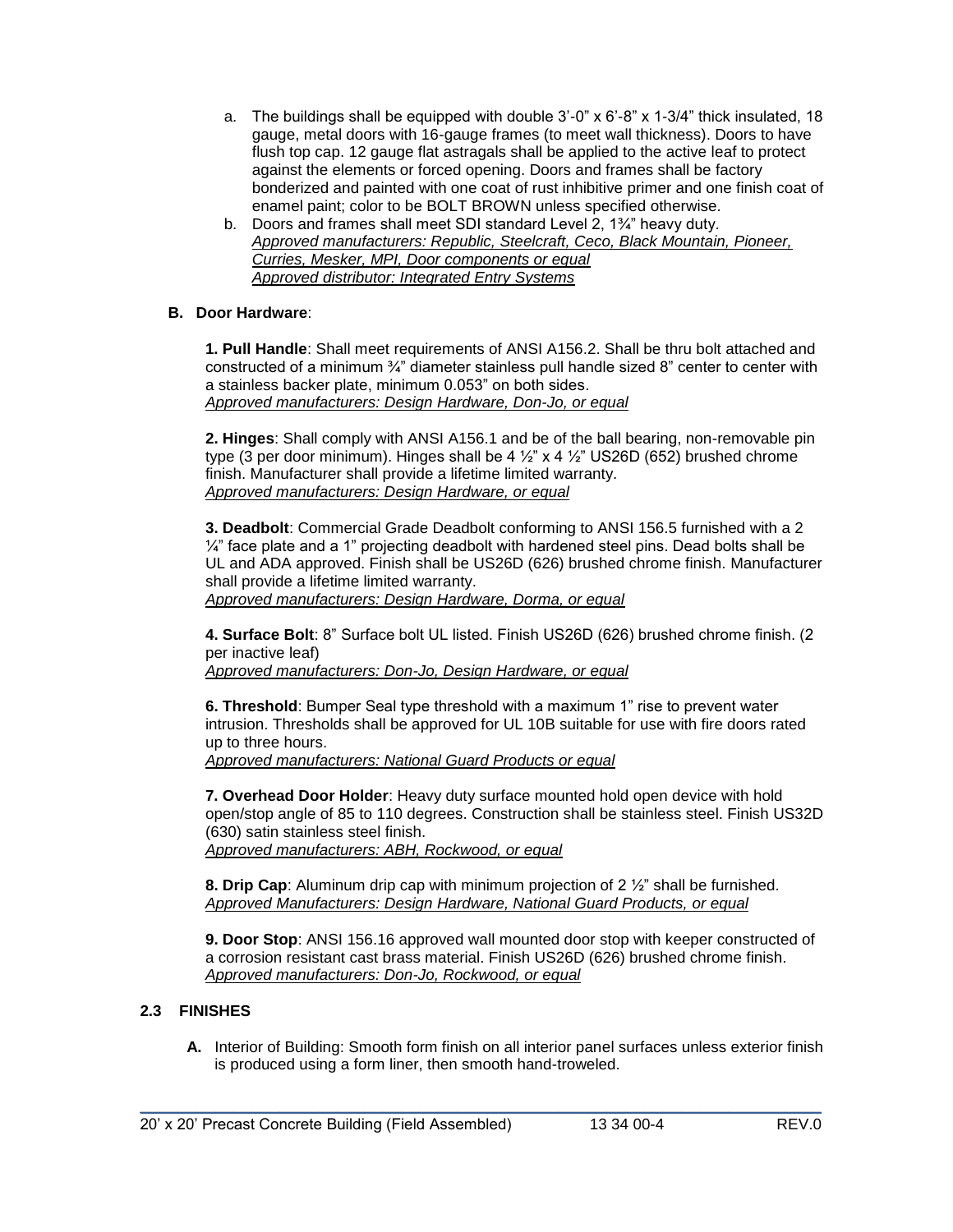- **B.** Exterior of Building: (Standard) Architectural precast concrete brick finish: Finish must be imprinted in top face of panel while in form using an open grid impression tool similar to EASI-BRICK**®** . Finished brick size shall be 2 3/8" x 7 5/8" with vertical steel float or light broom finish. Joints between each brick must be 3/8" wide x 3/8" deep. Back of joint shall be concave to simulate a hand-tooled joint. Each brick face shall be coated with the following water-based acrylic, water repellent penetrating concrete stain: 1) Canyon Tone stain by United Coatings, 2) Sherwin Williams (H&C concrete stain) or equal. Stain shall be applied per manufacturer's recommendation. Joints shall be kept substantially free of stain to maintain a gray concrete color. Stain color shall be BRICK RED unless specified otherwise.
- **C.** Exterior of Building (Option #1): Washed brown riverstone applied-aggregate finish on all exterior wall surfaces. Aggregate must be seeded into top of panel while in form, chemically retarded, and high-pressure washed to expose the aggregate to a depth of 1/8".
- **D.** Exterior of Building (Option #2): Additional finishes are available and will vary by local producer.

## **SECTION 3 – EXECUTION**

**3.1 SITE PREPARATION RECOMMENDATION** (Field assembled on cast-in-place floor)

Work under this section relates to installation of the building by Easi-Set licensed producer on the customer's prepared foundation and site.

**A.** Slab on grade (designed by others) to be minimum 6" thick and 4,000 psi steel reinforced concrete. Slab to be level within 1/8" in both directions and capable of supporting loads imposed by the structure. Floor slab must have a ½" step-down around the entire perimeter to prevent water migration into the building along the bottom of wall panels.

*OR*

### **3.2 SITE PREPARATION RECOMMENDATION** (Field assembled on precast floor system)

- **A.** EASI-SET**®** building shall bear fully on a crushed stone base that is at least two feet larger than the length and width of building.
- **B.** Stone shall be a minimum of 4" thick and down to firm subgrade. The vertical soil capacity under stone shall be compacted to have minimum bearing of 1,500 pounds per square foot. Stone shall be  $3/8$ " or smaller and must be screeded level within  $\frac{1}{4}$ " in both directions. Stone shall be placed within a perimeter form with flat and level top edge for screeding. Forming material shall remain around stone until after the building is set.
- **C.** The crushed stone base shall be kept within the confines of the soil or perimeter form. Do not allow the base to become unconfined so that it may wash, erode, or otherwise be undermined.

*OR*

If building is placed on pavement or a concrete slab, substrate below pavement or slab must have a vertical soil capacity of 1,500 pounds per square foot. Ensure bearing surface for building is flat and level. As required, place adequate material (stone or sand) to 1" above highest point of area where building will be placed and at least 1'-0" wide all around the building footprint. Retain stone or sand with a perimeter form to prevent the material from washing out.

**D.** Provide positive drainage for the fill, pad or slab as required.